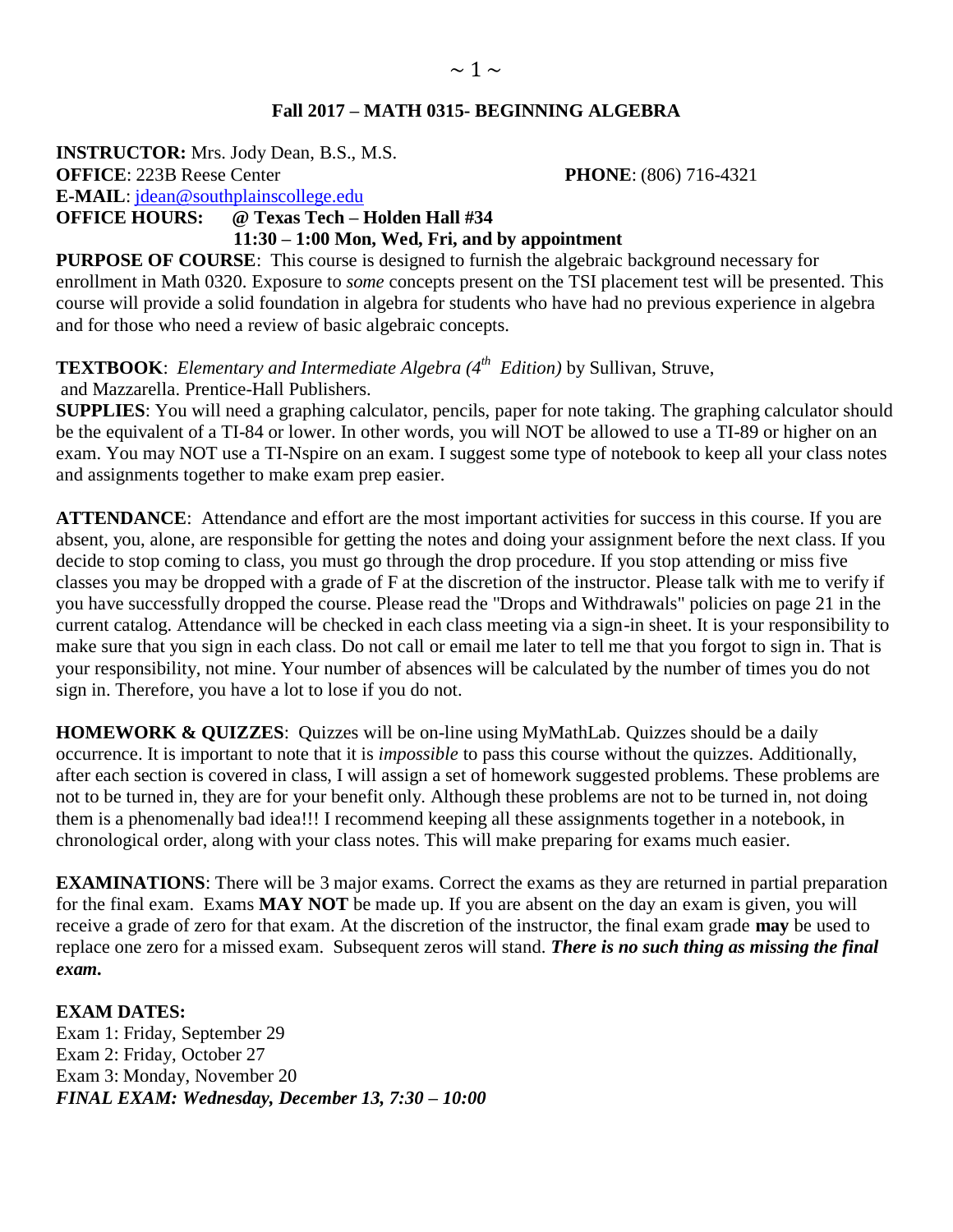**MyMathLab:** In order to do your homework you must have access the internet. Follow the instructions in MML handout to register and get started.

**You may take a homework assignment as many times as you would like. The best grade is the one I will record. Also, the more time you spend going over the homework, the greater the likelihood your grade will improve in the course.**

**ACADEMIC HONESTY:** While working on homework, students are allowed and even encouraged to work together. In this situation, two or more heads are almost always better than one. However, exams are different matter entirely. Each student is expected to work alone and with only the tools allowed for the exam. Any student caught cheating on an exam will receive a zero on that exam. A second offence will result in the student receiving an F for the course. Any student caught cheating on the final exam will receive an F for the course. There will be no exceptions to this rule.

**GRADING:** Your grade will be calculated as follows. Homework will be 30% of your grade. Each of the exams will be worth 15% and the final exam worth 25% of your overall grade. There are **NO MAKE-UP** exams, quizzes or classroom exercises. Final grades will be assigned on the following scale: **A** 90%-100%; **B** 80%-89%; **C** 70%-79%; **D** 60%-69%; **F** below 60%.

A grade of C or better is required in order to advance to the next course. Although your grade in this course will not be used in calculating your GPA, your grade in this course is used to determine academic status for financial aid. This course and its grade **will** be recorded on your official transcript. If you plan to transfer to another college or university, be advised that the grade you make in this course may affect your ability to transfer.

## **STUDENT RESPONSIBILITIES**:

- **1**. **READ YOUR SYLLABUS**!
- **2**. **Attend class** and be aware of announcements made in class.
- **3**. **Read the sections assigned before class.**
- **4. Do homework** problems early enough to seek help if needed.
- **5. Work online quizzes**
- **6. Work extra problems**, as required, to understand each topic.
- **7. Turn cell phones OFF** prior to entering the classroom.

**CLASSROOM BEHAVIOR:** Be aware that class is over when I dismiss it, and not before. Any student who repeatedly disrupts my class will be asked to leave. Some of the things that I consider "disruptions" include, but are not limited to, packing your things before the end of class, ringing cell phones, talking while I am talking, making a late "entrance", and so on. Texting while in class is also a disruption. **No tobacco products of any kind may be used at any time during class.** Chronic offenders will be banned from the classroom. It is phenomenally difficult to pass my class if you cannot attend on test days. *Do NOT use texting abbreviations in any correspondence with me.*

**Campus Concealed Carry** - Texas Senate Bill - 11 (Government Code 411.2031, et al.) authorizes the carrying of a concealed handgun in South Plains College buildings only by persons who have been issued and are in possession of a Texas License to Carry a Handgun. Qualified law enforcement officers or those who are otherwise authorized to carry a concealed handgun in the State of Texas are also permitted to do so. Pursuant to Penal Code (PC) 46.035 and South Plains College policy, license holders may not carry a concealed handgun in restricted locations. For a list of locations, please refer to the SPC policy at: [\(http://www.southplainscollege.edu/human\\_resources/policy\\_procedure/hhc.php\)](http://www.southplainscollege.edu/human_resources/policy_procedure/hhc.php)